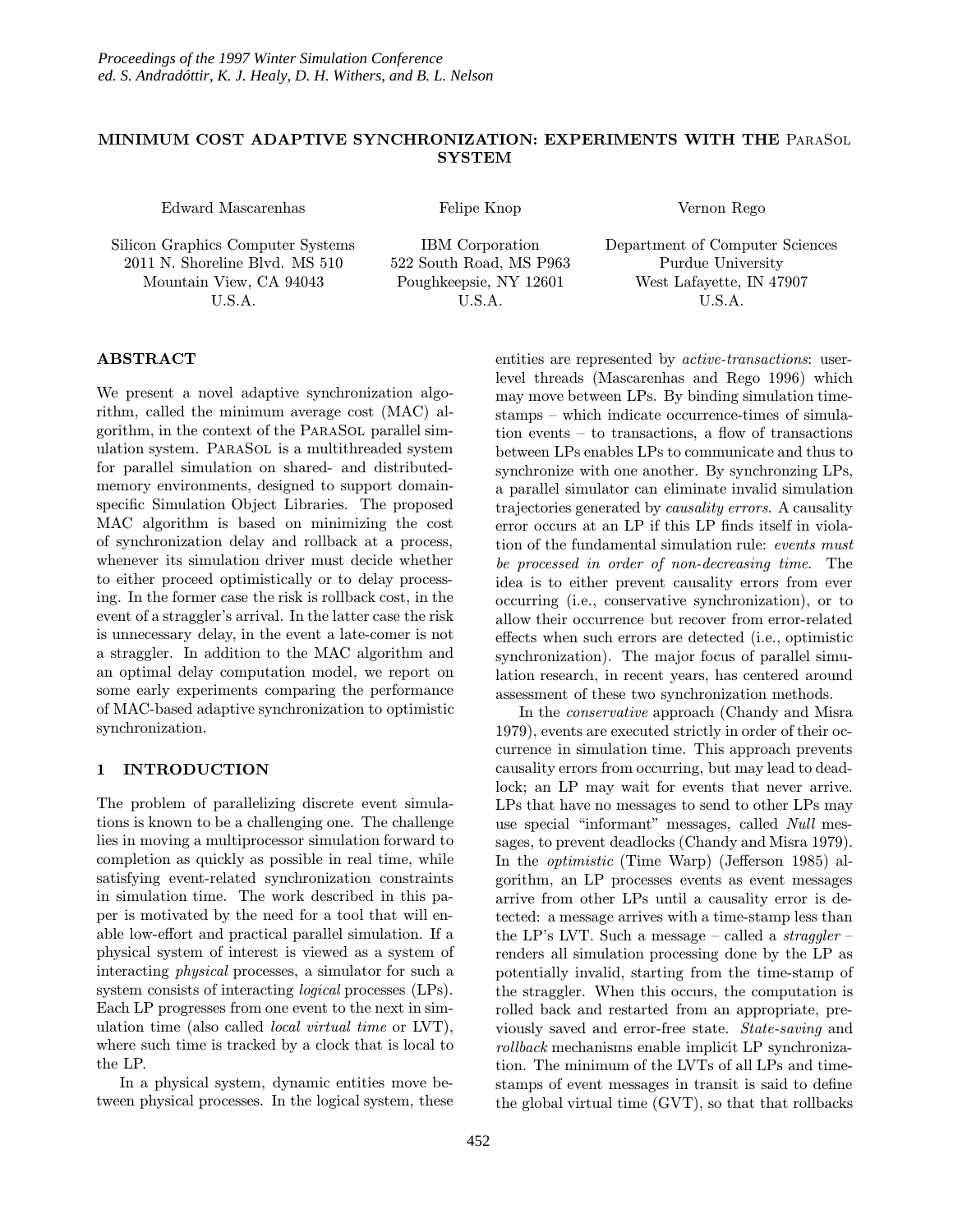to states prior to the GVT are impossible. Repeated parallel computation of the GVT allows memory to be reclaimed (e.g., saved state associated with a time that is less than the GVT is no longer required), in a procedure known as fossil collection. I/O operations with time-stamps less than the GVT may be committed.

We present a novel adaptive synchronization algorithm, called the minimum average cost (MAC) algorithm, in the context of the ParaSol parallel simulation system. ParaSol is a multithreaded system for parallel simulation on shared- and distributedmemory environments, designed to support domainspecific Simulation Object Libraries. A brief overview of the ParaSol system appears in Mascarenhas et al. (1997). Additional details on the ParaSol system can be found in Knop (1996) and Mascarenhas (1996). The proposed MAC algorithm is based on minimizing the cost of synchronization delay and rollback at a process, whenever its simulation driver must decide whether to either proceed optimistically or to delay processing. In the former case the risk is rollback cost, in the event of a straggler's arrival. In the latter case the risk is unnecessary delay, in the event a late-comer is not a straggler. In addition to the MAC algorithm and an optimal delay computation model, we report on some early experiments comparing the performance of MAC-based adaptive synchronization to optimistic synchronization.

## 2 RELATED WORK

Adaptive protocols can limit the uncontrolled execution of incorrect events, or limit the optimism of the optimistic protocol. Protocols that limit optimism have been classified as: window based, space based, penalty based, knowledge based, probabilistic, and state based (Srinivasan and Reynolds 1995).

Proposals for adaptive synchronization, based either on local channel-state information or on global information, have recently begun to appear. In the Local Adaptive Protocol (LAP), LPs compute a realtime blocking window (RTBW) based on the average event-arrival rates in real and virtual time (Hamnes and Tripathi 1994). An LP blocks if it finds an empty channel for which the increment in virtual time between the last event processed and the next candidate event is larger than the average virtual inter-arrival time. Adaptive control is achieved via a channel specific constant c, enabling various "degrees" of optimism. The constant  $c$  is chosen in a way that maximizes the rate of simulation time advance. In experimental work, this protocol has been shown to exhibit good performance (Hamnes and Tripathi 1994).

Ferscha and Chiola (1994) propose a probabilis-

tic control of optimism, based on the determination of a local virtual time window. Events within the window are executed with a given probability, computed using the virtual time-stamps of arriving messages. Yet another proposed approach is to predict the time-stamp of the next message arrival on a given channel, using message-arrival history. Only available events with time-stamps smaller than the predicted time-stamp are processed (Ferscha 1995). A confidence level assigned to each estimate enables the execution of each event with a certain probability. Several different methods of predicting the time-stamp of the next arrival have been proposed. These include estimates based on the arithmetic mean, median, exponentially smoothed average, and computationally intensive auto-regressive and integrated movingaverage forecasting methods. Some success was reported with these methods (Ferscha 1995, Ferscha and Chiola 1994).

Another proposed strategy for limiting optimism is based on memory management (Das and Fujimoto 1994). Here, optimism is limited in an indirect manner, by controlling the amount of memory provided to an LP. The adaptive protocol attempts to provide each LP with only as much memory as necessary for optimal performance. The idea is that giving an LP unchecked access to memory each time such memory is requested, subject to machine limitations, may hamper progress at other LPs.

### 3 ADAPTIVE SYNCHRONIZATION

Both conservative as well as optimistic synchronization protocols have their advantages and disadvantages (Fujimoto 1990). Which protocol is better depends on the characteristics of a given application (number of simulation objects, density of messages, etc.), input data, and the run-time environment (processor speeds, communication latency, etc.). There is a need for synchronization schemes that work well in an application-independent way. Adaptive synchronization methods, in particular, provide a framework for tailoring synchronization to the peculiarities of a given application. Based on decisions made with runtime data, such methods offer a dynamic combination of optimistic and conservative synchronization, and have been reported to exhibit poor to reasonable performance in previous studies (Das and Fujimoto 1994, Ferscha 1995, Hamnes and Tripathi 1994, Srinivasan and Reynolds 1995). Of particular importance is the fact that extreme forms of optimistic progress and conservative blocking can be avoided.

In this section, we present a new and dynamic method for adaptive synchronization. While past experimental work has generally involved specialized ex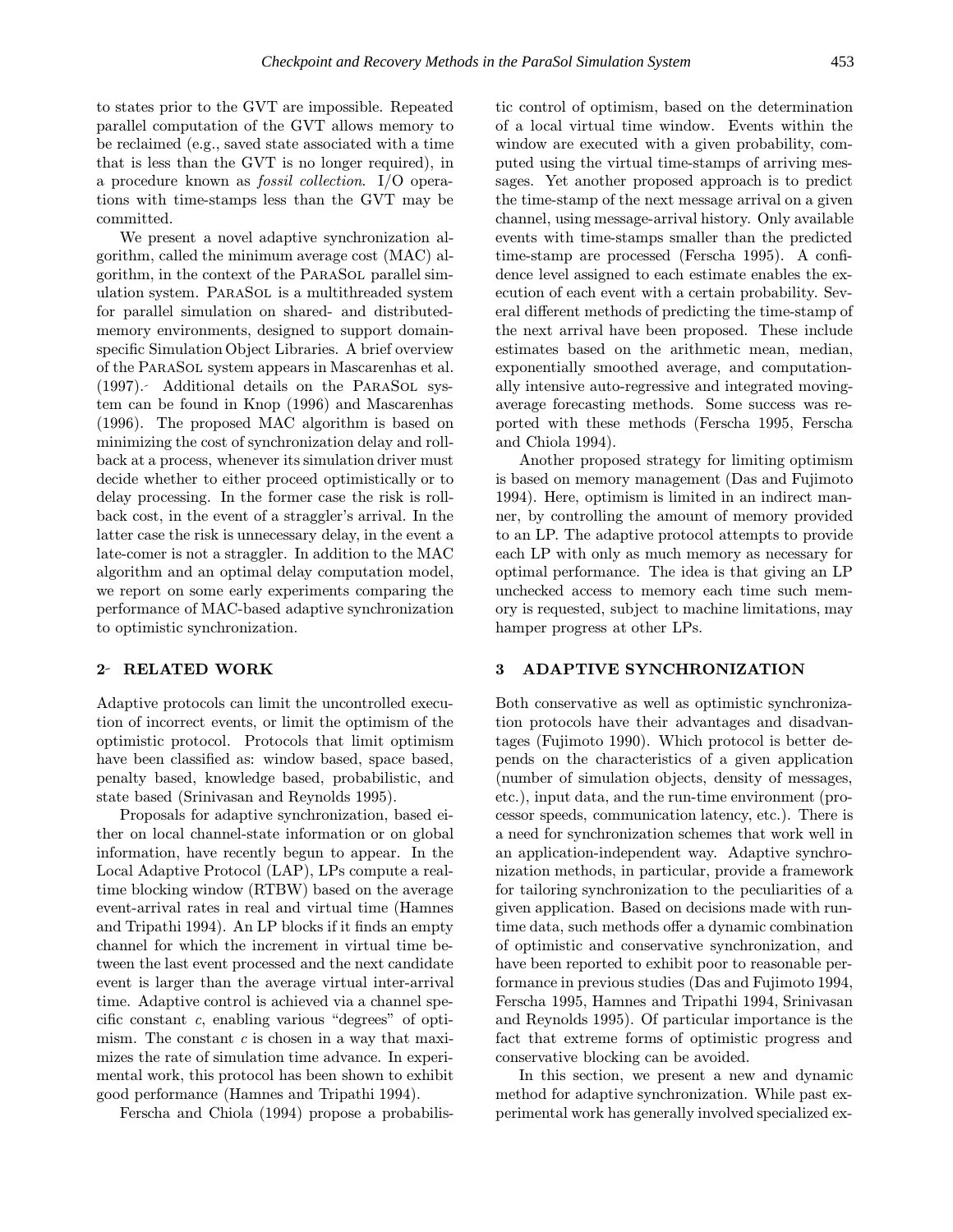perimental setups for answering specific questions on synchronization schemes, we present an experimental study in the context of the ParaSol system. Indeed, the system was designed for practical use and for experimentation. The proposed method is based, in part, on some ideas presented in Ball and Hoyt (1990). In essence, the proposal is to minimize loss in either waiting for late transactions or in undoing work. Before processing a transaction, an LP examines its input channels and computes an optimal delay interval. Transaction processing is then suspended for a period based on this interval. In this way, the LP attempts to minimize the average cost of rollback and delay. During this period, certain other simulation activities may proceed: message processing, state-saving, and fossil-collection. If the delay interval computed turns out to be too small, the LP may simply spin in a busy loop.

We present a model based on a rollback cost and delay analysis, similar to that presented in Ball and Hoyt (1990), and Ferscha and Luthi (1995). Our work differs from theirs in some respects, such as in how expected cost is computed. We estimate transaction interarrival distributions (both virtual time and real time) on input channels and use these, along with other costs, to estimate rollback probability and cost. In Ferscha and Luthi's approach (1995), rollback probability is estimated by tracking rollback frequency over a discrete real-time/virtual-time plane. Though we cannot argue that virtual and real interarrival times of transactions at an LP are independent, we have some empirical evidence which shows a weak correlation in situations that we tested. When it is not reasonable to assume independence, an approximate rollback probability based on estimation of a joint distribution is warranted. Otherwise, marginal distributions – which are easier to estimate – may be used.

# 3.1 The Minimum Average Cost (MAC) Model

In a ParaSol simulation, each LP runs as a thread – distinct from threads which implement transactions – within a (Unix) process. A single process may host many LPs. Transactions move between LPs, accessing simulation objects and possibly modifying their state. Transactions are selected for processing based on their time-stamps. Each process runs a simulation driver which examines all LPs internal to the process, to select the LP holding the event (related to a transaction) with the smallest time-stamp. If one is found, this LP is given the CPU, and LP processing proceeds. After an LP has processed its transaction, control returns to the driver and the procedure is re-



Figure 1: LP  $k$  has two input channels, of which channel  $c_{i,k}$  is empty. The last transaction executed at LP k from channel  $c_{j,k}$  had a time-stamp  $y_{j,M-1} < y_{i,N}$ . The LP is considering whether to execute a transaction from channel  $c_{i,k}$  at time  $y_{i,N}$  immediately or wait for real time w.

peated.

#### 3.1.1 Conservative Synchronization

In a conservative simulation, a process's driver does not examine an LP unless the LP has determined, without potential for a causality error, its own minimum time-stamp transaction. If there is no potential for a causality error at an LP, execution in a process will also be causality-error free. For example, consider an LP  $k$  which may receive transactions from at most two other (source) LPs, say LP  $i$  and LP  $j$ . To source i it assigns an input channel  $c_{i,k}$ , and to source j it assigns an input channel  $c_{i,k}$ , as shown in Figure 1. In a conservative simulation, time-stamps on transactions arriving on any given channel are ordered in (increasing) time. LP  $k$  may also generate its own transactions, process them and send them on to other LPs. To ensure causality, a process's driver cannot obtain time-stamp information from LP  $k$  to process the next transaction unless this LP has at least one pending transaction on each of its input channels.

### 3.1.2 Optimistic Synchronization

In an optimistic simulation, each LP will be examined by a process's driver even though one or more of the LP's input channels is empty. For example, assume that a process hosting a single LP, say LP  $k$ , examines the LP and finds channel  $c_{i,k}$  empty. Even though next-event information from LP  $j$  is currently unavailable,  $\text{LP } k$  will be scheduled to run, to process its minimum time-stamped transaction. This transaction is either an internal transaction, or one from channel  $c_{i,k}$ . If channel  $c_{i,k}$  yields a transaction with a smaller time stamp (i.e., a straggler) after the first transaction has been accepted for processing, then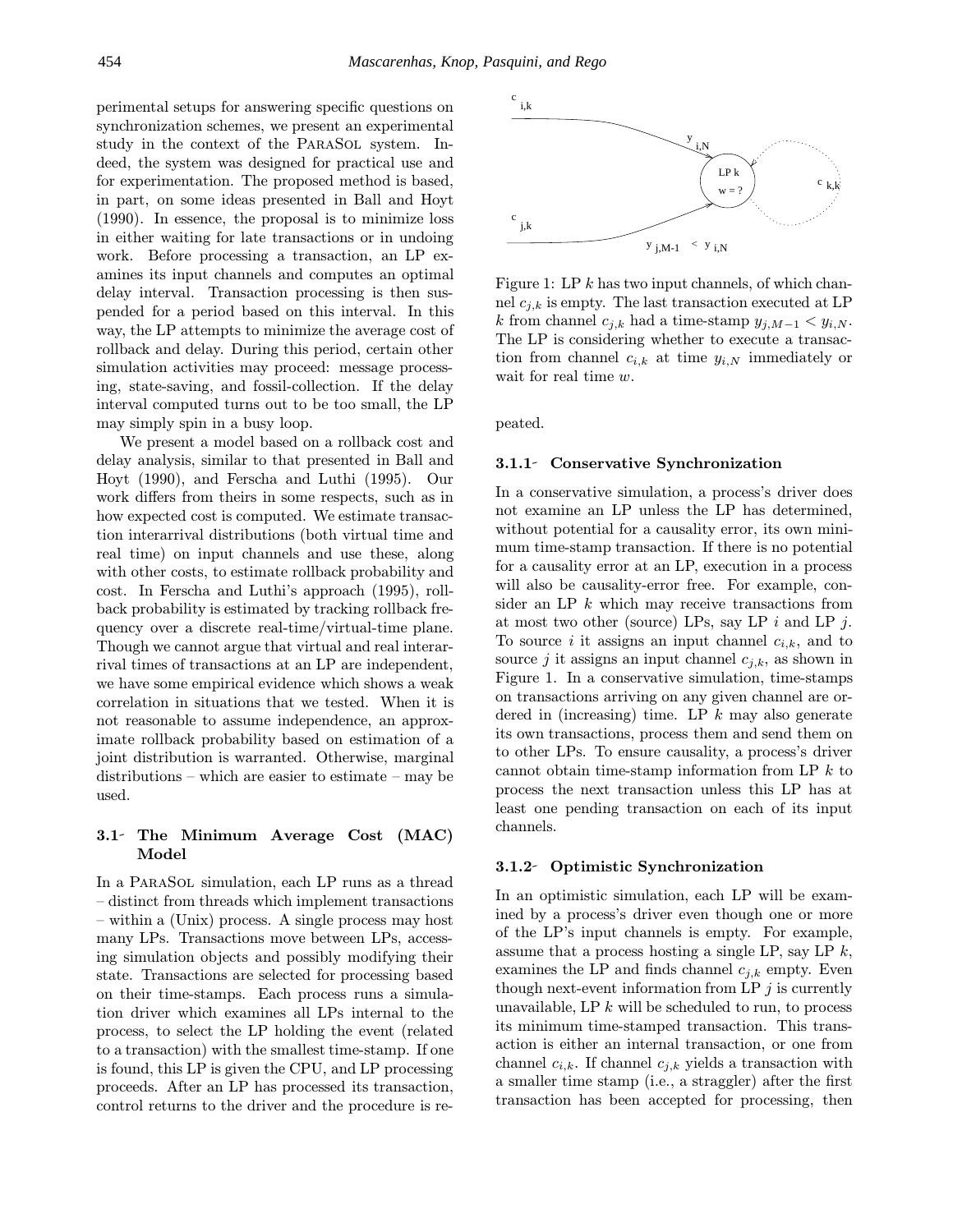upon completion of transaction processing the system detects a causality error. The effects of the error are undone: the system sends out 'terminator' transactions (anti-transactions) to locate and destroy invalid emigrants, rolls back to a valid state and redoes some transaction processing (called 'coast-forwarding') before accommodating the straggler. After the causality error has been corrected, new emigrants may be generated.

### 3.1.3 Adaptive Synchronization

The optimistic approach outlined above has two drawbacks. First, it is difficult to justify optimistic progress based on arbitrary transaction availability or even to relate it directly to progress in simulation time. Stragglers cause rollbacks, and rollback costs can be high; terminator generation, rollback and coast-forward phases may further hinder simulation progress by delaying processing of new incoming transactions. Second, it can be argued that the approach ignores available data, such as rollback and coast-forward costs, and probability of straggler arrival, potentially ignoring strategies for enhancing the average rate at which the parallel simulation progresses.

In the example described above, the driver has an alternative to scheduling LP  $k$ 's processing optimistically. Based on local and repeatedly updated data, the driver may suspend processing at the LP for a given window of time  $w$ . An appropriately chosen value of  $w$  will minimize the local costs associated with processing delay or rollback at LP k. With  $w = 0$ , this strategy is equivalent to purely optimistic processing. If  $w$  is sufficiently large to guarantee a zero probability of straggler arrival, the strategy is equivalent to conservative processing. The intent is to minimize the amount of time a process spends in either waiting for a late transaction that is not a straggler, or in undoing work caused by premature transaction processing. In the following, we propose an adaptive synchronization model based on the Minimum Average Cost (MAC) of delay and rollback processing. We also give some empirical justification for such a model.

# 3.1.4 MAC Adaptive Synchronization: The Two Source Case

Assume that at virtual time  $t$ , the driver examines LP k and finds channel  $c_{j,k}$  empty, and channel  $c_{i,k}$ offering a transaction. Further, assume that the latter transaction is the only available transaction at LP  $k$ , and that it contains the N-th (virtual) time-stamp  $y_{i,N}$  arriving on  $c_{i,k}$ . Operating with an optimistic protocol, LP  $k$  is allowed to process the transaction on  $c_{i,k}$  without delay. A rollback will ensue only if a straggler arrives from LP  $j$  during or after processing of LP i's transaction. Suppose that the next transaction to arrive on  $c_{i,k}$  is its M-th transaction, and this arrival occurs after time  $t$ . Then this arriving transaction is a straggler if and only if the transaction with time-stamp  $y_{i,N}$  has started or completed processing, and the new arrival has a time-stamp  $y_{j,M} < y_{i,N}$ .

Transactions arriving at LP  $k$  from each source LP *j* arrive in sequence. For each input channel  $c_{i,k}$ , let the sequence of transaction (random) arrival times be denoted by  $\{X_{i,n}; n \geq 0\}$ , and let the sequence of (random) time-stamps on these transactions be denoted by  $\{Y_{j,n}; n \geq 0\}$ . Define  $R_{j,n} \stackrel{\Delta}{=} X_{j,n} - X_{j,n-1}$ and  $T_{j,n} \triangleq Y_{j,n} - Y_{j,n-1}$  to be random variables denoting the interarrival time and time-stamp of the  $n$ -th transaction coming in on  $c_{j,k}$ , respectively, for any j, and  $n \geq 1$ . We assume that  $\{R_{j,n}; n \geq 1\}$ and  ${T_{j,n}; n \geq 1}$  are stationary sequences (Law and Kelton 1982).

Given some history  $\{x_{j,n}; n \lt M\}$  of transaction arrival times, and also some history  $\{y_{j,n}; n \lt M\}$ of transaction time-stamps, we would like to estimate the probability that the next (i.e.,  $M$ -th) arrival on  $c_{i,k}$ , arriving after time t, is a straggler. We do this by estimating the distribution of random variable  $T_{j,M}$  at time t, using either the complete history or some subset of the history of the time-stamp sequence. Given that  $c_{j,k}$  is empty at time t, define  $S_i(t)$  to be a Bernoulli random variable which is 1 if, at time t, the anticipated late-comer from LP  $j$  is a straggler, and 0 otherwise. The probability

$$
P\{S_j(t) = 1\} = P\{T_{j,M} < y_{i,N} - y_{j,M-1} \mid Y_{i,N} = y_{i,N}, X_{j,M} > t\} \tag{1}
$$

where  $y_{i,N}$ ,  $y_{j,M-1}$  are known, and the probability involving  $T_{i,M}$  is estimated at time t.

Given only that  $c_{i,k}$  is empty at time t, then under our assumption of stationarity, the conditional probability that the late-comer will arrive *after* time  $(t+w)$ and turn out to be a straggler, is given by

$$
P\{S_j(t+w) = 1\} = P\{T_{j,M} < y_{i,N} - y_{j,M-1},
$$
\n
$$
R_{j,M} > t+w - x_{j,M-1} \mid
$$
\n
$$
R_{j,M} > t - x_{j,M-1}\} \tag{2}
$$

where  $R_{j,M} = X_{j,M} - x_{j,M-1}$ .

If we assume that transaction time-stamps and transaction arrival times on each channel are independent, we may simplify the computation, to obtain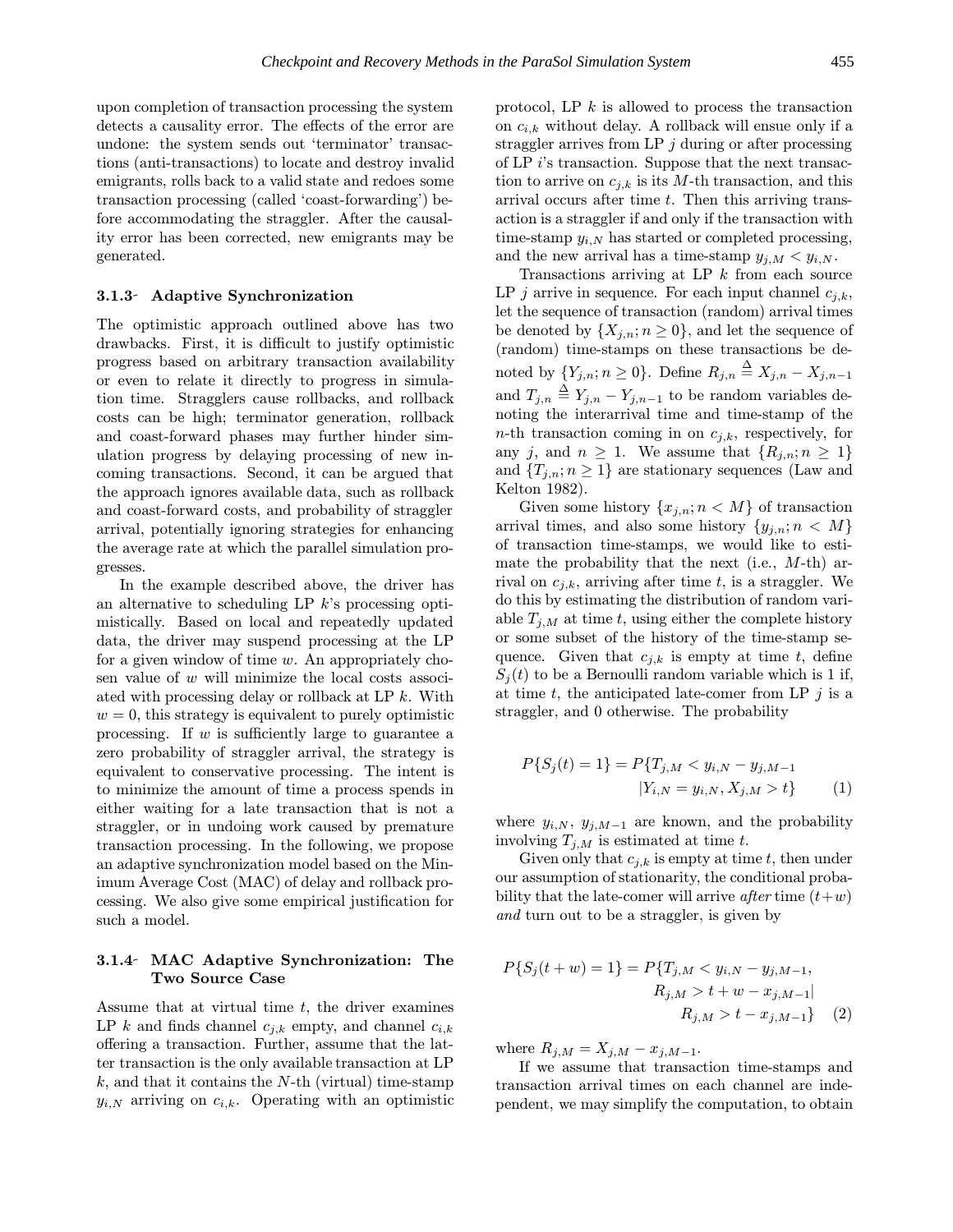$$
P\{S_j(t+w) = 1\} = (P\{T_{j,M} < y_{i,N} - y_{j,M-1}\} * P\{R_{j,M} > t+w - x_{j,M-1}\})/ P\{R_{j,M} > t - x_{j,M-1}\} \quad (3)
$$

For a fixed value of t,  $P\{R_j > w + \epsilon\} < P\{R_j > \epsilon\}$ w} for any  $\epsilon > 0$ . Under independence, because the first probability in the product shown in Equation 3 is unaffected by w, the random variable  $S_i(t + w)$ is stochastically decreasing in  $w$ . If the cost of rollback  $B_{t+w}$  incurred by premature processing of LP i's transaction at time  $(t + w)$  is known, then the actual cost  $C(t, w)$  of delaying LP k's processing from time t to time  $(t + w)$  can be expressed as

$$
C(t, w) = I_{\{S_j(t+w)=0\}} * w
$$
  
+
$$
I_{\{S_j(t+w)=1\}} * (w + B_{t+w})
$$
  
= 
$$
w + I_{\{S_j(t+w)=1\}} * B_{t+w}
$$
 (4)

where  $I$  is an indicator function for the specified event. The expected cost  $E[C(t, w)]$  is thus

$$
E[C(t, w)] = w + P\{S_j(t + w) = 1\} * \bar{b}_t \qquad (5)
$$

where  $\bar{b}_t$ , an estimate of  $E[B_t]$ , is used to approximate  $E[B_{t+w}].$ 

When the driver finds channel  $c_{j,k}$  at LP k empty at time  $t$ , it resorts to the following strategy. Using run-time data to make estimates of probabilities and rollback cost, it determines the value of  $w$  that minimizes  $E[C(t, w)]$ . Transaction processing at LP k is suspended between time t and time  $(t + w)$  – though other tasks, such as fossil collection, state saving, etc., may proceed – since this action minimizes the expected cost associated with delay and premature execution of transactions. Processing at LP  $k$  is resumed at time  $(t + w)$ , regardless of whether the late-comer does or does not arrive on  $c_{j,k}$  by this time. If the late-comer does arrive by this time, uncertainty is removed, and the right transaction can be processed at time  $(t + w)$ . If not, the expected cost of delay and rollback is smallest at time  $(t + w)$ .

If channel  $c_{i,k}$  at LP k remains empty while  $c_{i,k}$ continues to generate transactions, the expected rollback cost component in Equation 5 increases. Suppose, for example, that the driver finds  $c_{j,k}$  still empty at some time  $t' > t$ . If a delay interval is to be computed at time  $t'$ , the value of w minimizing  $E[C(t', w)]$  is used. Given that  $c_{j,k}$  remains empty in [t, t'],  $S_j(u + w)$  is stochastically increasing in  $u, u \in [t, t']$ , and  $B_{t'} > B_t$ . As a result,  $C(t', w) > C(t, w)$ . To compensate for this effect, the delay w at LP  $k$  tends to increase, making LPs reluctant to race ahead optimistically, minimizing risk and cost of rollback. The net result is that the LVTs of different LPs tend to remain closer to one another than in optimistic executions.

If a process's driver finds only internal channel  $c_{k,k}$  empty at LP k, transaction processing proceeds at the LP without delay. This is because LP  $k$  cannot generate transactions that will effect its own past. Similarly, if no channels are found empty, transaction processing proceeds without delay, since the minimum time-stamp event can be determined. In Figures  $2(a)$  and (b) are shown typical behaviors of the expected cost  $E[C(t, w)]$  computed at some fixed time instant  $t$  at which the driver seeks a delay interval. The expected cost is graphed as a function of  $w$ . At time t, the driver estimates  $\bar{b}_t$  and the virtual time component of the probability product in Equation 3. Once this is done, an estimate of the probability involving real time, in the same equation, is computed for select values of  $w$ . Note that the latter probability decreases with increasing  $w$ , to ultimately reach 0; this defines an upper bound on delay. The virtual time probability obtained for Figure  $2(a)$  is higher than that obtained for Figure 2(b), because of which Figure 2(a) yields a larger minimum cost delay interval than the latter.

# 3.1.5 MAC Adaptive Synchronization: The General Case

In general, LP  $k$  may be fed transactions from several sources, and on examining this LP, the driver may find r of its channels empty, where  $r \geq 1$ . Assume that channel  $c_{i,k}$  is found to have the minimum time-stamp transaction, and that input channels from LPs in the set  $E = \{j_1, j_2, j_3, \ldots, j_r\}$  are all found empty. The driver must determine an optimal delay interval that accounts for potential stragglers from all LPs in E. One strategy is to first compute an optimal delay interval  $w_{i,j_\ell}$ , by pairing  $c_{i,k}$  and  $c_{j_\ell,k}$ and applying the two-source analysis described above, for each  $\ell \in E$ . That is,  $w_{i,j_\ell}$  is the delay interval obtained given that  $c_{j_\ell,k}$  is the only empty channel, and  $c_{i,k}$  offers a transaction with the smallest timestamp. Then, LP  $k$  can be made to delay processing for time  $w = \max_{\ell \in E} w_{i,j_\ell}$  (this scheme was followed in Hamnes and Tripathi (1994)). This strategy will not give a correct value for the delay – a delay that will minimize the cost – and the computational expense is too large. An exact expected cost function that simultaneously accounts for all empty channels can be developed. Assume, as done above, that  $c_{i,k}$ offers the minimum time-stamp transaction. Define  $S_{i,E}(t)$  to be a Bernoulli random variable which is 1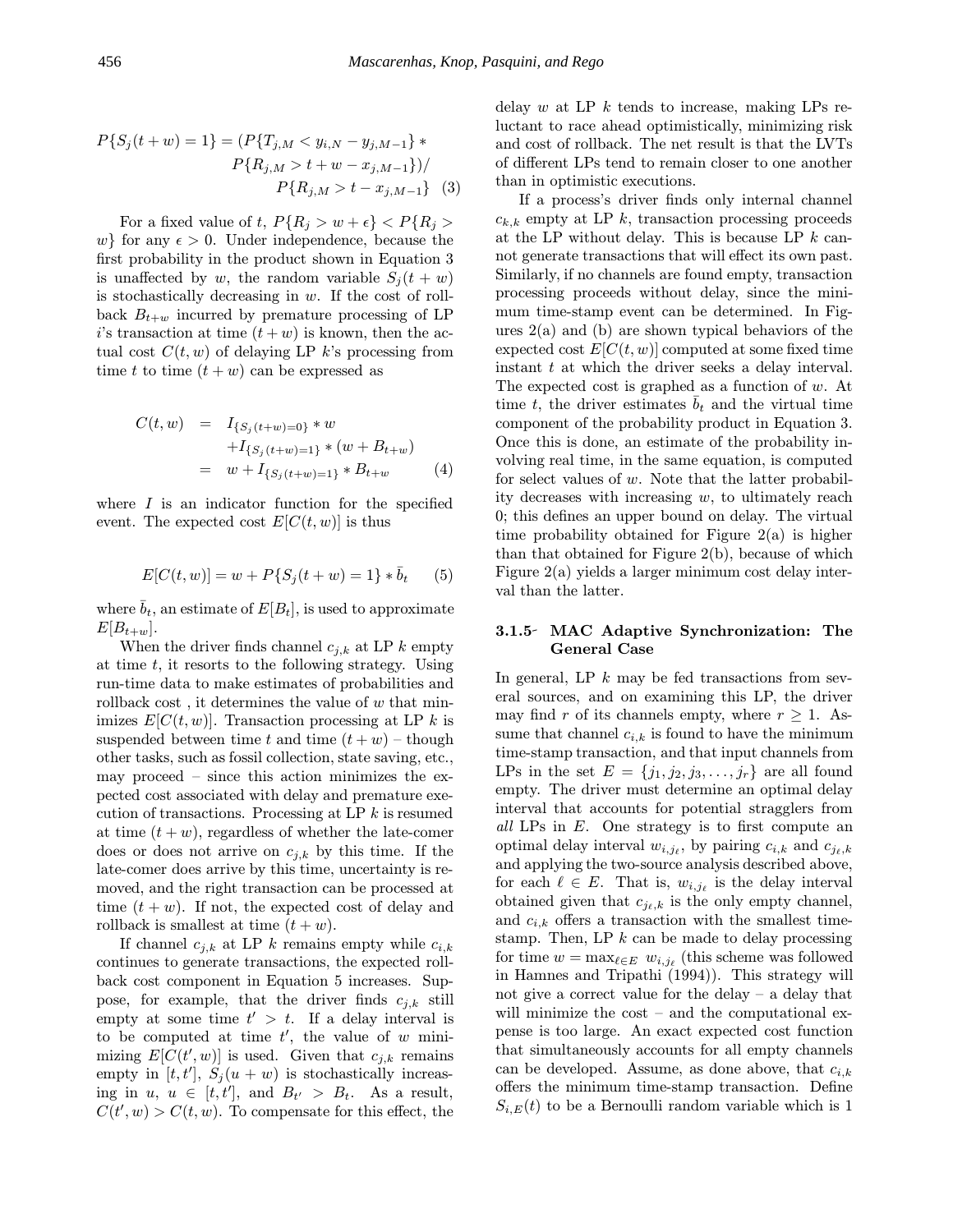

Figure 2: The variation in the total costs of waiting and expected rollback, for a closed queuing network is shown. Arb is the average rollback cost and  $p(t \leq V)$  is the virtual time related probability.

if, at time  $t$ , an anticipated late-comer from any LP in  $E$  is a straggler, and 0 otherwise. Then the probability that a straggler does not arrive at LP  $k$  in the interval  $[t, w)$  is given by

$$
P\{S_{i,E}(t+w) = 0\} = P\{S_{i,j_1}(t+w) = 0, \ldots, S_{i,j_r}(t+w) = 0\}.
$$
 (6)

If stragglers at LP  $k$  arrive independently, from the different source LPs in  $E$ , then

$$
P\{S_{i,E}(t+w) = 0\} = \prod_{\ell \in E} P\{S_{i,j_\ell}(t+w) = 0\} \tag{7}
$$

is obtained as a simple product of known probabilities. The probability  $P\{S_{i,E}(t+w)=1\}$  can now be used in Equation 5 to obtain the total expected cost, and finally an optimal delay interval  $w_{i,E}$  which minimizes this cost.

### 4 PERFORMANCE

The execution environment consisted of a cluster of SPARCstation 5 workstations connected over an Ethernet. The nodes in this environment are SPARC processors running at 70MHz, and each workstation has a memory of 32 MB. For convenience we identify this execution environment as CLUS.

To test the new methods, we chose three different examples of closed queuing systems. Queuing networks are difficult to simulate in parallel because they exhibit low computation granularity and high node interaction. The applications consist of Facilities (a Facility consists of a server and a queue, from the queuing domain), each initialized with a given number of jobs. Upon service completion at a Facility, a job moves on to some other Facility in the network, depending on probabilities and paths specified in the model. In these examples, we assume that the service discipline at each Facility is FIFO. Upon leaving a Facility, a job selects a destination Facility based on a uniform distribution. The size of the configuration – the number of Facilities in the model is input from a file – is a control parameter and is fixed for a run. The example configurations are:

- CQN. This is a closed queuing network configuration, shown in Mascarenhas et al. (1997).
- TORUS. A torus consists of Facilities arranged in a two dimensional mesh, as shown in Figure 3 (a). Each Facility has four outgoing and four incoming channels. The probability of a job leaving a Facility on a given outgoing channel can be defined through an input parameter file. Thus, to reduce the number of channels some outgoing probabilities may be set to zero. Unless mentioned otherwise, we use a branching probability of 0.25 on each of 4 outgoing channels.
- COMP. This defines a completely connected queuing network, shown in Figure 3 (b) (for the 4 Facility case). After service each job can be routed to any one of the Facilities in the system. This application is "difficult" for optimistic parallel simulation because the occurrence of rollback is high.

Besides the application type and network size, other parameters that can be varied are transaction density, average service time, service distribution, and run length. The transaction density (denoted by TD in figures) is the ratio of the total number of jobs in the system to the total number of Facilities in the system. Service time distributions can be changed. In our examples we use a biased exponential service time distribution, given by *service time*  $=$  $rT + exp((1 - r)(T + factor * lpid))$ , where  $T = 10$ is the average service time, and  $r = 0.01$ . The granularity factor in the service time expression allows us to vary the mean service time across LPs. Facilities hosted by a LP with a larger lpid will have a larger average service time, if factor is non-zero.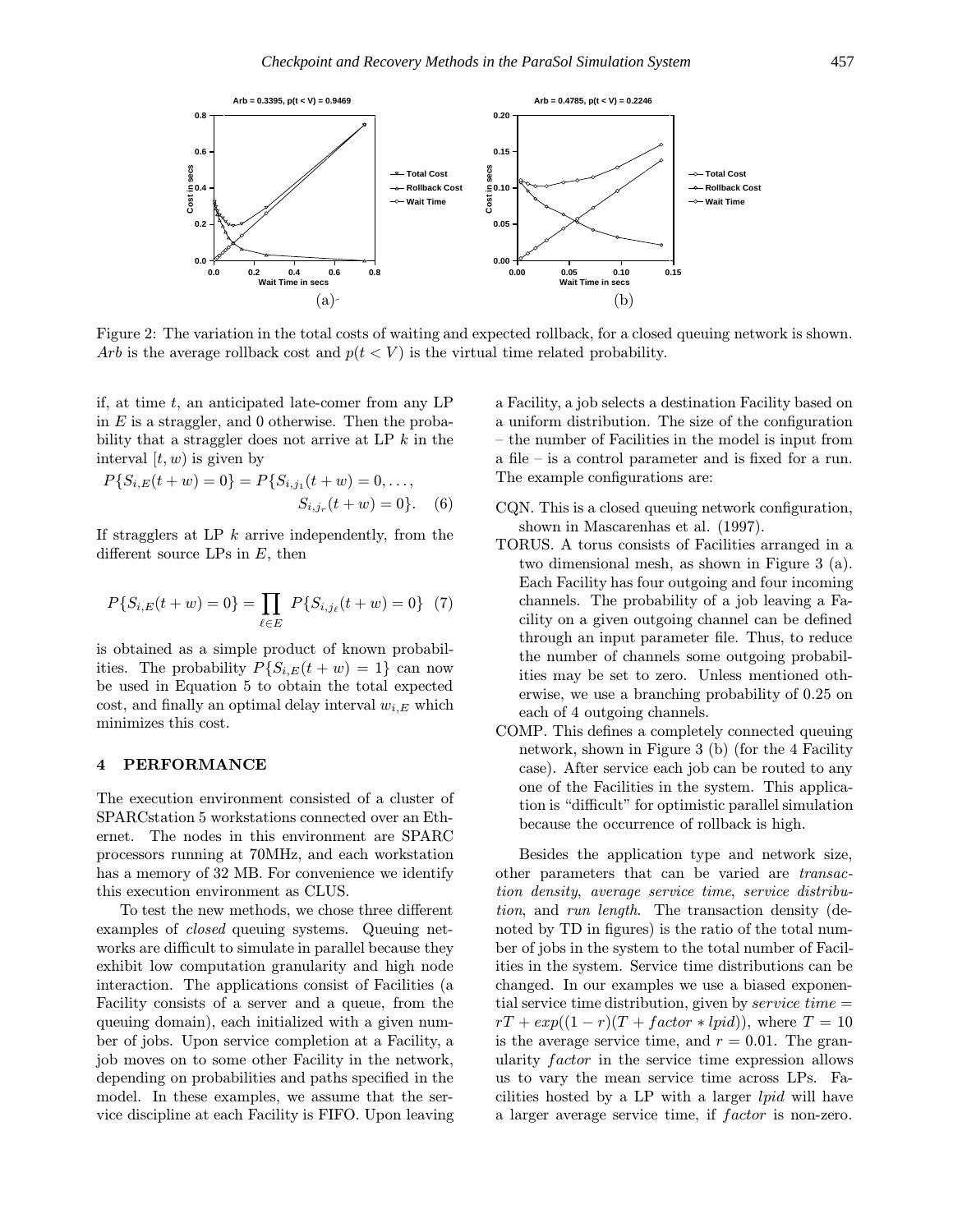

Figure 3: Torus and Complete Queuing Networks

Unless mentioned otherwise, the value of factor is set to zero, i.e., average service times are same at all facilities.

The measurement metric chosen is the execution time of the simulation, measured by the cost and statistics module in the PARASOL kernel. Components of the total execution time are also used when appropriate. Each simulation run is terminated when the GVT exceeds a specified value.

To have some degree of confidence in our results we repeated experiments on the CLUS environment at least 10 times. The standard deviations were low. For example, for the experiments reported next, the standard deviations in execution time were less than 1% in the CLUS environment.

Models were partitioned equally across processors. Objects in the model were assigned to processes in a round robin fashion, moving from left to right across the queuing network. The number of LPs per process was set to one, except in the case of CQN, where no more than one complete row of Facilities in a switch was assigned to one LP.

We performed experiments comparing our adaptive model with the optimistic model in the CLUS environment. The rollback overhead is high in this environment, and the potential for improvement over the optimistic execution is high. We use rollback costs, execution time, and adaptive synchronization costs to compare performance.

Figure 4 shows the comparison between the adaptive and optimistic synchronization methods on a cluster of 4 workstations. It is clear from the figures that the adaptive methods are successful in reducing the costs of rollback in all cases. The number of rollbacks is also reduced. The reduction in rollback cost is about 25% in most cases. When rollback overheads are high as in the COMP application, the reduction is as much as 57%. The effect of a reduction in rollback overhead is offset to some extent by the cost of adaptive synchronization. As a percentage of the total time taken by the optimistic runs this is in the range of 1 to 2 % for the TORUS and COMP networks and between  $4 - 12\%$  for the CQN network. The graphs also show that the time spent in adaptive synchronization as a proportion of the rollback cost is larger for the CQN application than the TORUS and the COMP. One of the reasons the CQN application does not rollback as often is because of the lower connectivity among servers. For this reason we observe minor or no improvement in the execution time for an adaptive run of the CQN network.

#### 5- CONCLUSION

In this paper we have presented a cost based adaptive model for reducing overheads of synchronization in ParaSol. Our adaptive synchronization model is able to reduce rollback costs, on an average, by about 25% for the applications that were studied. An important aspect of our adaptive synchronization model is that it makes few assumptions. We assume stationarity of the interarrival time distributions of transactions in real-time and virtual-time. As a model simplification we also assumed that these distributions are independent of each other. Additional experimentation in other execution environments with other simulations are required to study the performance of the adaptive model. The model can also be improved to take into account the effect of antimessages and use global information when it is available at low cost.

### ACKNOWLEDGMENTS

This research was supported in part by ONR-9310233, BMDO-34798-MA, and NSF-CCR 9311862. The second author was supported in part by CNPq-Brazil, grant 260059 /91.9.

### REFERENCES

- Ball, D., and S. Hoyt. 1990. The adaptive time-warp concurrency control algorithm. In Proceedings of the SCS MultiConference on Distributed Simulation, 174–177.
- Chandy, K. M., and J. Misra. 1979. Distributed simulation: A case study in design and verification of distributed programs. IEEE Transactions on Software Engineering, 5(5):440–452.
- Das, S. R., and R. M. Fujimoto. 1994. An adaptive memory management protocol for time warp parallel simulation. In Proceedings of the 1994 ACM Sigmetrics Conference on Measurement and Modelling of Computer Systems, 201–210.